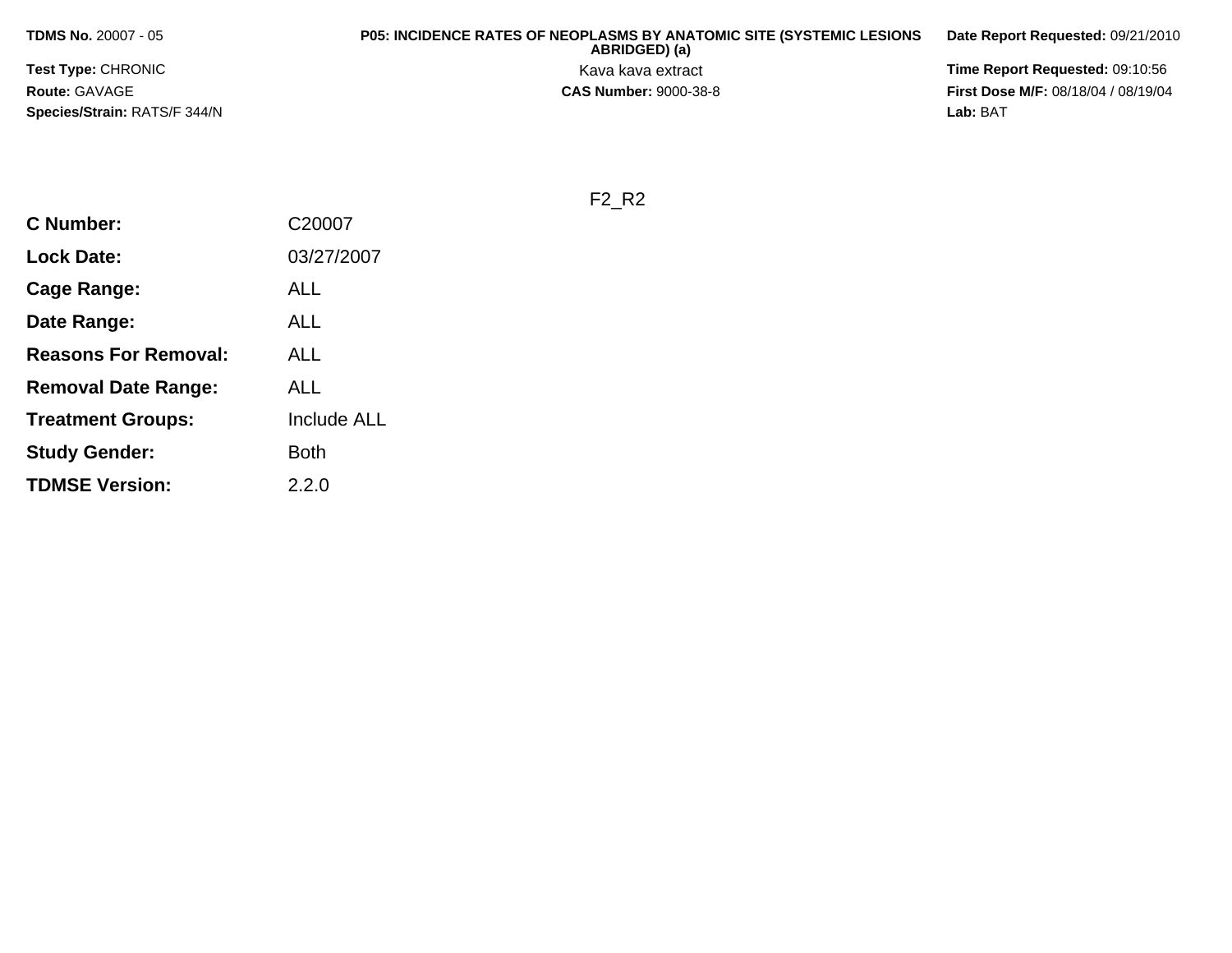| <b>TDMS No. 20007 - 05</b>                           | P05: INCIDENCE RATES OF NEOPLASMS BY ANATOMIC SITE (SYSTEMIC LESIONS | Date Report Requested: 09/21/2010 |                                 |          |                                     |
|------------------------------------------------------|----------------------------------------------------------------------|-----------------------------------|---------------------------------|----------|-------------------------------------|
| Test Type: CHRONIC                                   |                                                                      | Kava kava extract                 | Time Report Requested: 09:10:56 |          |                                     |
| Route: GAVAGE                                        |                                                                      |                                   | <b>CAS Number: 9000-38-8</b>    |          | First Dose M/F: 08/18/04 / 08/19/04 |
| Species/Strain: RATS/F 344/N                         |                                                                      |                                   |                                 |          | Lab: BAT                            |
| <b>FISCHER 344 RATS MALE</b>                         | $0.0$ G/KG                                                           | 0.1 G/KG                          | 0.3 G/KG                        | 1.0 G/KG |                                     |
| <b>Disposition Summary</b>                           |                                                                      |                                   |                                 |          |                                     |
| <b>Animals Initially In Study</b>                    | 50                                                                   | 50                                | 50                              | 50       |                                     |
| <b>Early Deaths</b>                                  |                                                                      |                                   |                                 |          |                                     |
| <b>Dosing Accident</b>                               |                                                                      | $\mathbf 1$                       | $\blacktriangleleft$            | 3        |                                     |
| <b>Moribund Sacrifice</b>                            | 10                                                                   | 10                                | 13                              | 13       |                                     |
| <b>Natural Death</b>                                 | 5                                                                    | 4                                 | $\mathbf{2}$                    | 3        |                                     |
| <b>Survivors</b>                                     |                                                                      |                                   |                                 |          |                                     |
| <b>Natural Death</b>                                 |                                                                      |                                   | $\mathbf 1$                     |          |                                     |
| <b>Terminal Sacrifice</b>                            | 34                                                                   | 35                                | 33                              | 31       |                                     |
| <b>Animals Examined Microscopically</b>              | 49                                                                   | 50                                | 50                              | 50       |                                     |
| <b>ALIMENTARY SYSTEM</b>                             |                                                                      |                                   |                                 |          |                                     |
| Esophagus                                            | (49)                                                                 | (50)                              | (50)                            | (50)     |                                     |
| Intestine Large, Cecum                               | (49)                                                                 | (50)                              | (50)                            | (50)     |                                     |
| Intestine Large, Colon                               | (49)                                                                 | (50)                              | (50)                            | (50)     |                                     |
| Intestine Small, Duodenum                            | (49)                                                                 | (50)                              | (50)                            | (50)     |                                     |
| Intestine Small, Ileum                               | (49)                                                                 | (50)                              | (50)                            | (50)     |                                     |
| Liver                                                | (49)                                                                 | (50)                              | (50)                            | (50)     |                                     |
| Cholangioma                                          |                                                                      | 1(2%)                             |                                 |          |                                     |
| Fibrosarcoma, Metastatic, Stomach, Glandular         |                                                                      |                                   | 1(2%)                           |          |                                     |
| Fibrous Histiocytoma, Metastatic, Skeletal<br>Muscle | 1(2%)                                                                |                                   |                                 | 1(2%)    |                                     |
| Fibrous Histiocytoma, Metastatic, Skin               |                                                                      | 1(2%)                             |                                 |          |                                     |
| Hepatocellular Adenoma                               | 1(2%)                                                                | 1(2%)                             |                                 | 1(2%)    |                                     |
| Mesentery                                            | (6)                                                                  | (8)                               | (7)                             | (6)      |                                     |
| Oral Mucosa                                          | (1)                                                                  | (1)                               | (0)                             | (1)      |                                     |
| Squamous Cell Carcinoma                              |                                                                      |                                   |                                 | 1 (100%) |                                     |
| Squamous Cell Papilloma                              | 1 (100%)                                                             |                                   |                                 |          |                                     |
| Pancreas                                             | (49)                                                                 | (50)                              | (50)                            | (50)     |                                     |
| Mast Cell Tumor Malignant                            |                                                                      | 1(2%)                             |                                 |          |                                     |
| Acinus, Adenoma                                      | 1(2%)                                                                |                                   | 1(2%)                           |          |                                     |
| Salivary Glands                                      | (49)                                                                 | (50)                              | (50)                            | (50)     |                                     |
| Carcinoma                                            |                                                                      | 1(2%)                             |                                 |          |                                     |
| Sarcoma                                              |                                                                      |                                   |                                 | 1(2%)    |                                     |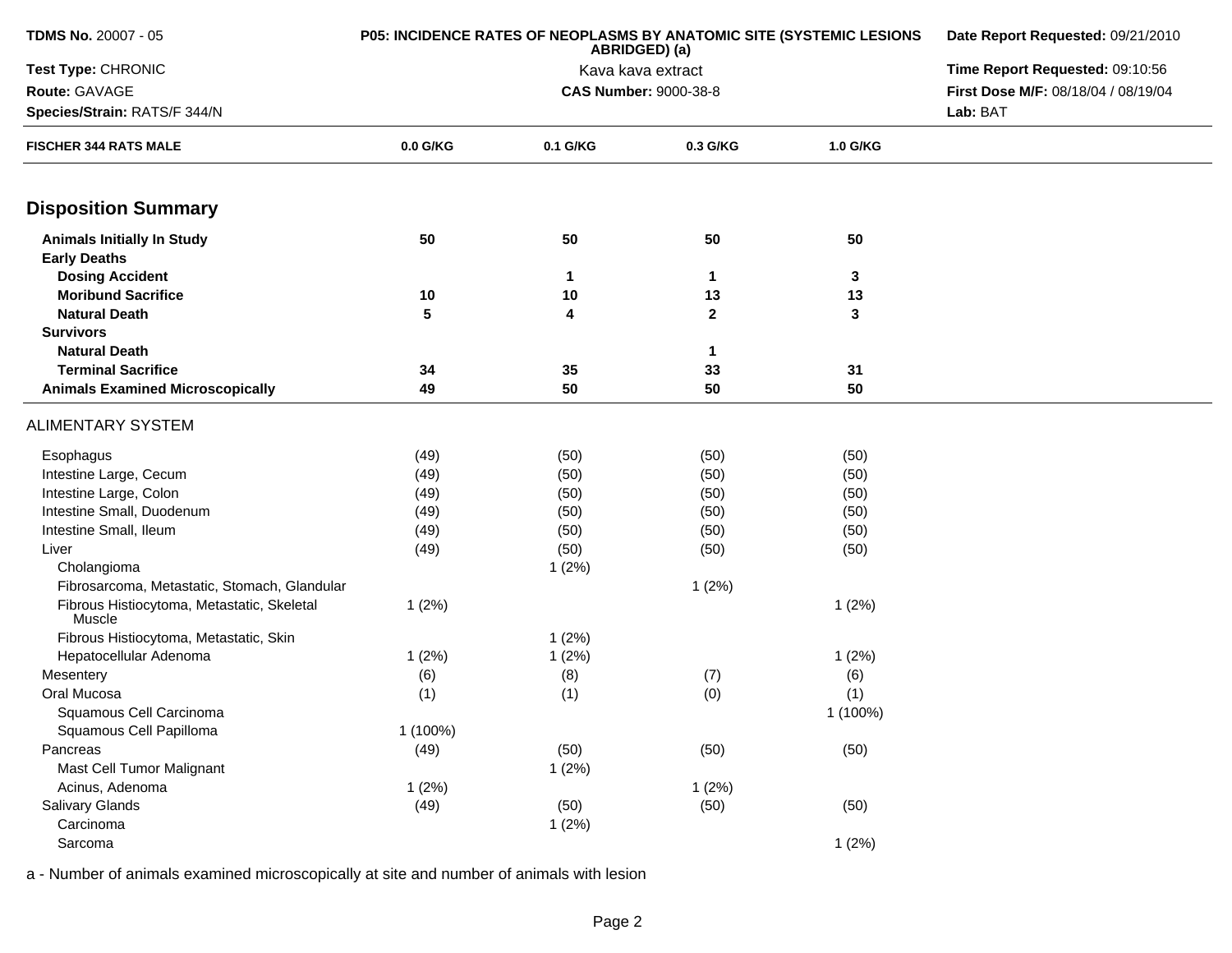| <b>TDMS No. 20007 - 05</b>                           | P05: INCIDENCE RATES OF NEOPLASMS BY ANATOMIC SITE (SYSTEMIC LESIONS | Date Report Requested: 09/21/2010 |                              |          |                                     |
|------------------------------------------------------|----------------------------------------------------------------------|-----------------------------------|------------------------------|----------|-------------------------------------|
| Test Type: CHRONIC                                   |                                                                      | Time Report Requested: 09:10:56   |                              |          |                                     |
| Route: GAVAGE                                        |                                                                      |                                   | <b>CAS Number: 9000-38-8</b> |          | First Dose M/F: 08/18/04 / 08/19/04 |
| Species/Strain: RATS/F 344/N                         |                                                                      |                                   |                              |          | Lab: BAT                            |
| <b>FISCHER 344 RATS MALE</b>                         | 0.0 G/KG                                                             | 0.1 G/KG                          | 0.3 G/KG                     | 1.0 G/KG |                                     |
| Schwannoma Malignant                                 |                                                                      |                                   | 2(4%)                        |          |                                     |
| Stomach, Forestomach                                 | (49)                                                                 | (50)                              | (50)                         | (50)     |                                     |
| Stomach, Glandular                                   | (49)                                                                 | (50)                              | (50)                         | (50)     |                                     |
| <b>Carcinoid Tumor Malignant</b>                     |                                                                      |                                   | 1(2%)                        |          |                                     |
| Muscularis, Fibrosarcoma                             |                                                                      |                                   | 1(2%)                        |          |                                     |
| Tooth                                                | (10)                                                                 | (6)                               | (9)                          | (11)     |                                     |
| <b>CARDIOVASCULAR SYSTEM</b>                         |                                                                      |                                   |                              |          |                                     |
| <b>Blood Vessel</b>                                  | (49)                                                                 | (50)                              | (50)                         | (50)     |                                     |
| Heart                                                | (49)                                                                 | (50)                              | (50)                         | (50)     |                                     |
| Fibrous Histiocytoma, Metastatic, Skeletal<br>Muscle |                                                                      |                                   |                              | 1(2%)    |                                     |
| Fibrous Histiocytoma, Metastatic, Skin               |                                                                      | 1(2%)                             |                              |          |                                     |
| <b>ENDOCRINE SYSTEM</b>                              |                                                                      |                                   |                              |          |                                     |
| <b>Adrenal Cortex</b>                                | (49)                                                                 | (50)                              | (50)                         | (50)     |                                     |
| Carcinoma                                            | 1(2%)                                                                |                                   |                              |          |                                     |
| Fibrous Histiocytoma, Metastatic, Skeletal<br>Muscle | 1(2%)                                                                |                                   |                              |          |                                     |
| Adrenal Medulla                                      | (49)                                                                 | (50)                              | (50)                         | (50)     |                                     |
| Pheochromocytoma Benign                              | 4(8%)                                                                | 8 (16%)                           | 2(4%)                        | 2(4%)    |                                     |
| Pheochromocytoma Malignant                           |                                                                      | 2(4%)                             |                              |          |                                     |
| Bilateral, Pheochromocytoma Benign                   | 1(2%)                                                                |                                   |                              |          |                                     |
| Islets, Pancreatic                                   | (49)                                                                 | (50)                              | (50)                         | (50)     |                                     |
| Adenoma                                              | 4(8%)                                                                | 2(4%)                             | 1(2%)                        | 3(6%)    |                                     |
| Adenoma, Multiple                                    |                                                                      |                                   | 1(2%)                        |          |                                     |
| Parathyroid Gland                                    | (49)                                                                 | (50)                              | (48)                         | (50)     |                                     |
| Adenoma                                              | 1(2%)                                                                | 1(2%)                             |                              |          |                                     |
| <b>Pituitary Gland</b>                               | (49)                                                                 | (50)                              | (50)                         | (50)     |                                     |
| Pars Distalis, Adenoma                               | 21 (43%)                                                             | 20 (40%)                          | 15 (30%)                     | 8 (16%)  |                                     |
| <b>Thyroid Gland</b>                                 | (49)                                                                 | (50)                              | (50)                         | (50)     |                                     |
| Bilateral, C-cell, Adenoma                           |                                                                      | 1(2%)                             | 2(4%)                        |          |                                     |
| C-cell, Adenoma                                      | 8 (16%)                                                              | 8 (16%)                           | 6 (12%)                      | 2(4%)    |                                     |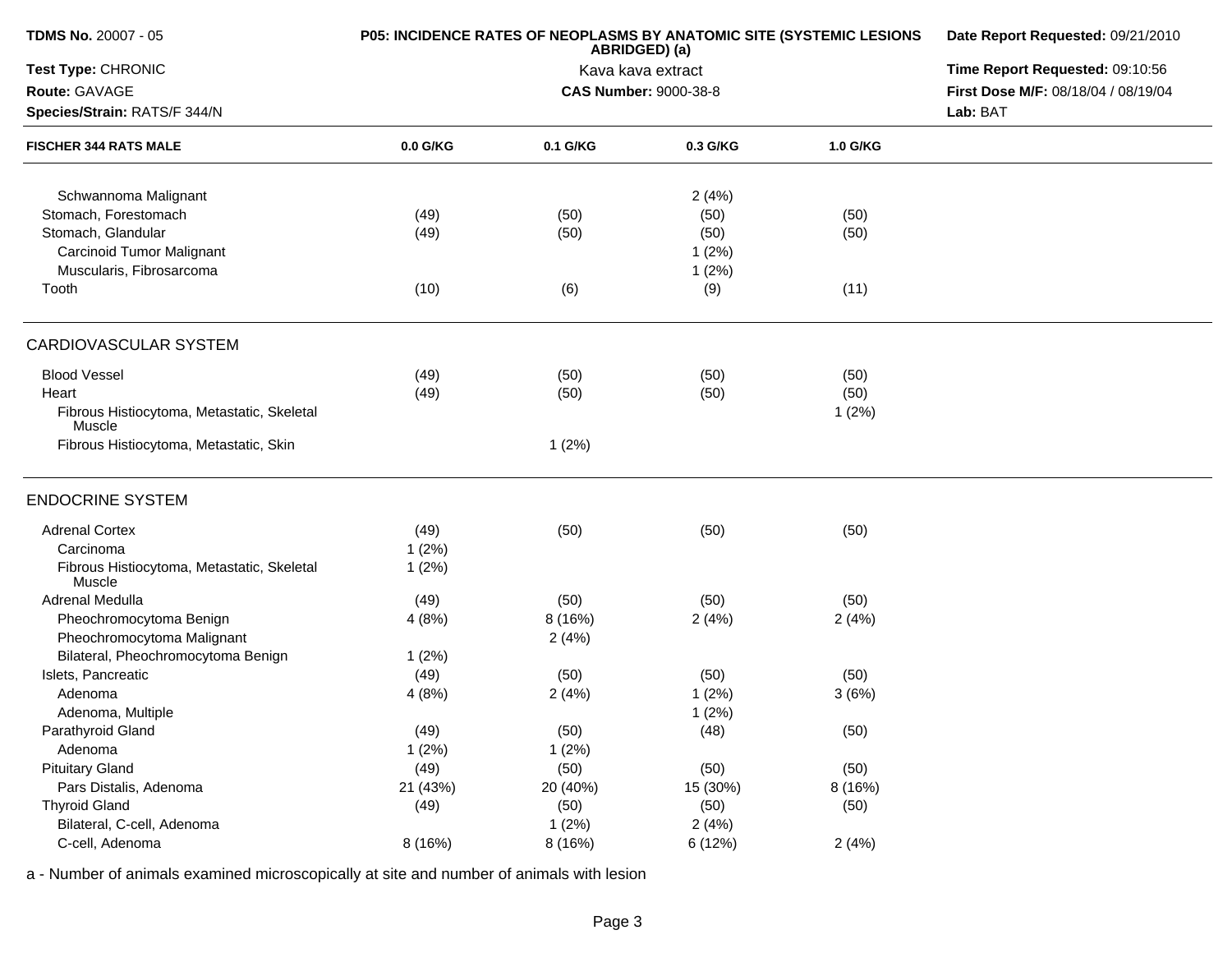| <b>TDMS No. 20007 - 05</b>                                          | P05: INCIDENCE RATES OF NEOPLASMS BY ANATOMIC SITE (SYSTEMIC LESIONS | Date Report Requested: 09/21/2010<br>Time Report Requested: 09:10:56 |                              |          |                                     |
|---------------------------------------------------------------------|----------------------------------------------------------------------|----------------------------------------------------------------------|------------------------------|----------|-------------------------------------|
| Test Type: CHRONIC                                                  |                                                                      |                                                                      |                              |          |                                     |
| Route: GAVAGE                                                       |                                                                      |                                                                      | <b>CAS Number: 9000-38-8</b> |          | First Dose M/F: 08/18/04 / 08/19/04 |
| Species/Strain: RATS/F 344/N                                        |                                                                      |                                                                      |                              |          | Lab: BAT                            |
| <b>FISCHER 344 RATS MALE</b>                                        | 0.0 G/KG                                                             | 0.1 G/KG                                                             | 0.3 G/KG                     | 1.0 G/KG |                                     |
| C-cell, Carcinoma                                                   |                                                                      |                                                                      | 2(4%)                        |          |                                     |
| Follicular Cell, Adenoma                                            | 1(2%)                                                                |                                                                      | 1(2%)                        |          |                                     |
| Follicular Cell, Carcinoma                                          |                                                                      |                                                                      | 1(2%)                        |          |                                     |
| <b>GENERAL BODY SYSTEM</b>                                          |                                                                      |                                                                      |                              |          |                                     |
| Peritoneum                                                          | (0)                                                                  | (0)                                                                  | (1)                          | (0)      |                                     |
| Paraganglioma                                                       |                                                                      |                                                                      | 1 (100%)                     |          |                                     |
| <b>Tissue NOS</b>                                                   | (0)                                                                  | (1)                                                                  | (0)                          | (0)      |                                     |
| Rhabdomyosarcoma                                                    |                                                                      | 1 (100%)                                                             |                              |          |                                     |
| <b>GENITAL SYSTEM</b>                                               |                                                                      |                                                                      |                              |          |                                     |
| <b>Coagulating Gland</b>                                            | (2)                                                                  | (2)                                                                  | (0)                          | (0)      |                                     |
| Epididymis                                                          | (49)                                                                 | (50)                                                                 | (50)                         | (50)     |                                     |
| Fibrous Histiocytoma, Metastatic, Skin                              |                                                                      | 1(2%)                                                                |                              |          |                                     |
| <b>Preputial Gland</b>                                              | (49)                                                                 | (50)                                                                 | (49)                         | (50)     |                                     |
| Adenoma                                                             |                                                                      |                                                                      |                              | 1(2%)    |                                     |
| Carcinoma                                                           | 1(2%)                                                                | 1(2%)                                                                |                              |          |                                     |
| Schwannoma Malignant                                                |                                                                      | 1(2%)                                                                |                              |          |                                     |
| Prostate                                                            | (49)                                                                 | (50)                                                                 | (50)                         | (50)     |                                     |
| Adenoma                                                             |                                                                      | 1(2%)                                                                | 1(2%)                        |          |                                     |
| Seminal Vesicle                                                     | (49)                                                                 | (50)                                                                 | (50)                         | (50)     |                                     |
| <b>Testes</b>                                                       | (49)                                                                 | (50)                                                                 | (50)                         | (50)     |                                     |
| Bilateral, Interstitial Cell, Adenoma                               | 29 (59%)                                                             | 32 (64%)                                                             | 40 (80%)                     | 43 (86%) |                                     |
| Interstitial Cell, Adenoma                                          | 8(16%)                                                               | 12 (24%)                                                             | 9(18%)                       | 3(6%)    |                                     |
| <b>HEMATOPOIETIC SYSTEM</b>                                         |                                                                      |                                                                      |                              |          |                                     |
| <b>Bone Marrow</b>                                                  | (49)                                                                 | (50)                                                                 | (50)                         | (50)     |                                     |
| Mast Cell Tumor Malignant                                           |                                                                      | 1(2%)                                                                |                              |          |                                     |
| Lymph Node                                                          | (4)                                                                  | (3)                                                                  | (2)                          | (5)      |                                     |
| Deep Cervical, Fibrous Histiocytoma,<br>Metastatic, Skeletal Muscle |                                                                      |                                                                      |                              | 1(20%)   |                                     |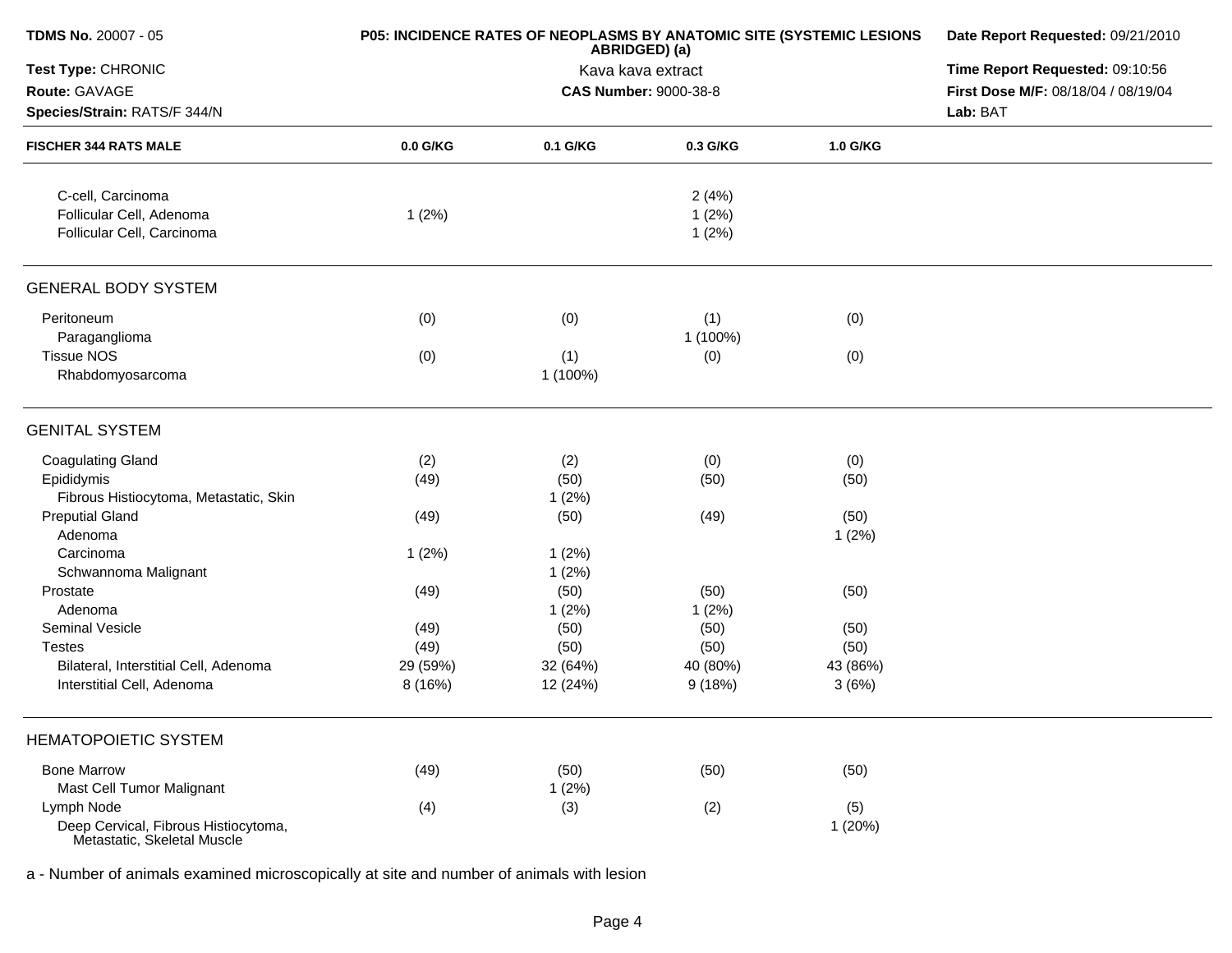| TDMS No. 20007 - 05                                                       | P05: INCIDENCE RATES OF NEOPLASMS BY ANATOMIC SITE (SYSTEMIC LESIONS | Date Report Requested: 09/21/2010<br>Time Report Requested: 09:10:56 |                              |          |                                     |
|---------------------------------------------------------------------------|----------------------------------------------------------------------|----------------------------------------------------------------------|------------------------------|----------|-------------------------------------|
| Test Type: CHRONIC                                                        |                                                                      |                                                                      |                              |          |                                     |
| Route: GAVAGE                                                             |                                                                      |                                                                      | <b>CAS Number: 9000-38-8</b> |          | First Dose M/F: 08/18/04 / 08/19/04 |
| Species/Strain: RATS/F 344/N                                              |                                                                      |                                                                      |                              |          | Lab: BAT                            |
| <b>FISCHER 344 RATS MALE</b>                                              | $0.0$ G/KG                                                           | 0.1 G/KG                                                             | 0.3 G/KG                     | 1.0 G/KG |                                     |
| Pancreatic, Mast Cell Tumor Malignant                                     |                                                                      | 1(33%)                                                               |                              |          |                                     |
| Lymph Node, Mesenteric                                                    | (49)                                                                 | (50)                                                                 | (50)                         | (50)     |                                     |
| Fibrous Histiocytoma, Metastatic, Skeletal<br>Muscle                      |                                                                      |                                                                      |                              | 1(2%)    |                                     |
| Mast Cell Tumor Malignant                                                 |                                                                      | 1(2%)                                                                |                              |          |                                     |
| Spleen                                                                    | (49)                                                                 | (50)                                                                 | (50)                         | (50)     |                                     |
| Mast Cell Tumor Malignant                                                 |                                                                      | 1(2%)                                                                |                              |          |                                     |
| Thymus                                                                    | (48)                                                                 | (50)                                                                 | (50)                         | (50)     |                                     |
| Fibrous Histiocytoma, Metastatic, Skeletal<br>Muscle                      |                                                                      |                                                                      |                              | 1(2%)    |                                     |
| <b>INTEGUMENTARY SYSTEM</b>                                               |                                                                      |                                                                      |                              |          |                                     |
| <b>Mammary Gland</b>                                                      | (48)                                                                 | (50)                                                                 | (50)                         | (50)     |                                     |
| Fibroadenoma                                                              |                                                                      | 1(2%)                                                                | 2(4%)                        | 3(6%)    |                                     |
| Skin                                                                      | (49)                                                                 | (50)                                                                 | (50)                         | (50)     |                                     |
| Basal Cell Adenoma                                                        |                                                                      |                                                                      | 2(4%)                        | 1(2%)    |                                     |
| Dermis, Fibroma                                                           | 1(2%)                                                                |                                                                      |                              | 1(2%)    |                                     |
| Epidermis, Basal Cell Adenoma                                             | 2(4%)                                                                |                                                                      |                              |          |                                     |
| Epidermis, Keratoacanthoma                                                |                                                                      |                                                                      | 1(2%)                        |          |                                     |
| Epidermis, Squamous Cell Carcinoma                                        |                                                                      |                                                                      | 1(2%)                        |          |                                     |
| Epidermis, Trichoepithelioma                                              |                                                                      |                                                                      | 1(2%)                        |          |                                     |
| Subcutaneous Tissue, Fibroma                                              | 6(12%)                                                               | 5 (10%)                                                              | 7 (14%)                      | 1(2%)    |                                     |
| Subcutaneous Tissue, Fibrous Histiocytoma                                 |                                                                      | 1(2%)                                                                |                              |          |                                     |
| Subcutaneous Tissue, Hemangiosarcoma                                      |                                                                      |                                                                      | 1(2%)                        |          |                                     |
| Subcutaneous Tissue, Lipoma                                               | 1(2%)                                                                |                                                                      | 1(2%)                        |          |                                     |
| Subcutaneous Tissue, Liposarcoma                                          | 1(2%)                                                                |                                                                      |                              |          |                                     |
| Subcutaneous Tissue, Osteosarcoma                                         |                                                                      | 1(2%)                                                                | 1(2%)                        |          |                                     |
| Subcutaneous Tissue, Schwannoma<br>Malignant, Metastatic, Salivary Glands |                                                                      |                                                                      | 1(2%)                        |          |                                     |
| MUSCULOSKELETAL SYSTEM                                                    |                                                                      |                                                                      |                              |          |                                     |
| Bone                                                                      | (49)                                                                 | (50)                                                                 | (50)                         | (50)     |                                     |
| Osteosarcoma                                                              | 1(2%)                                                                | 1(2%)                                                                |                              |          |                                     |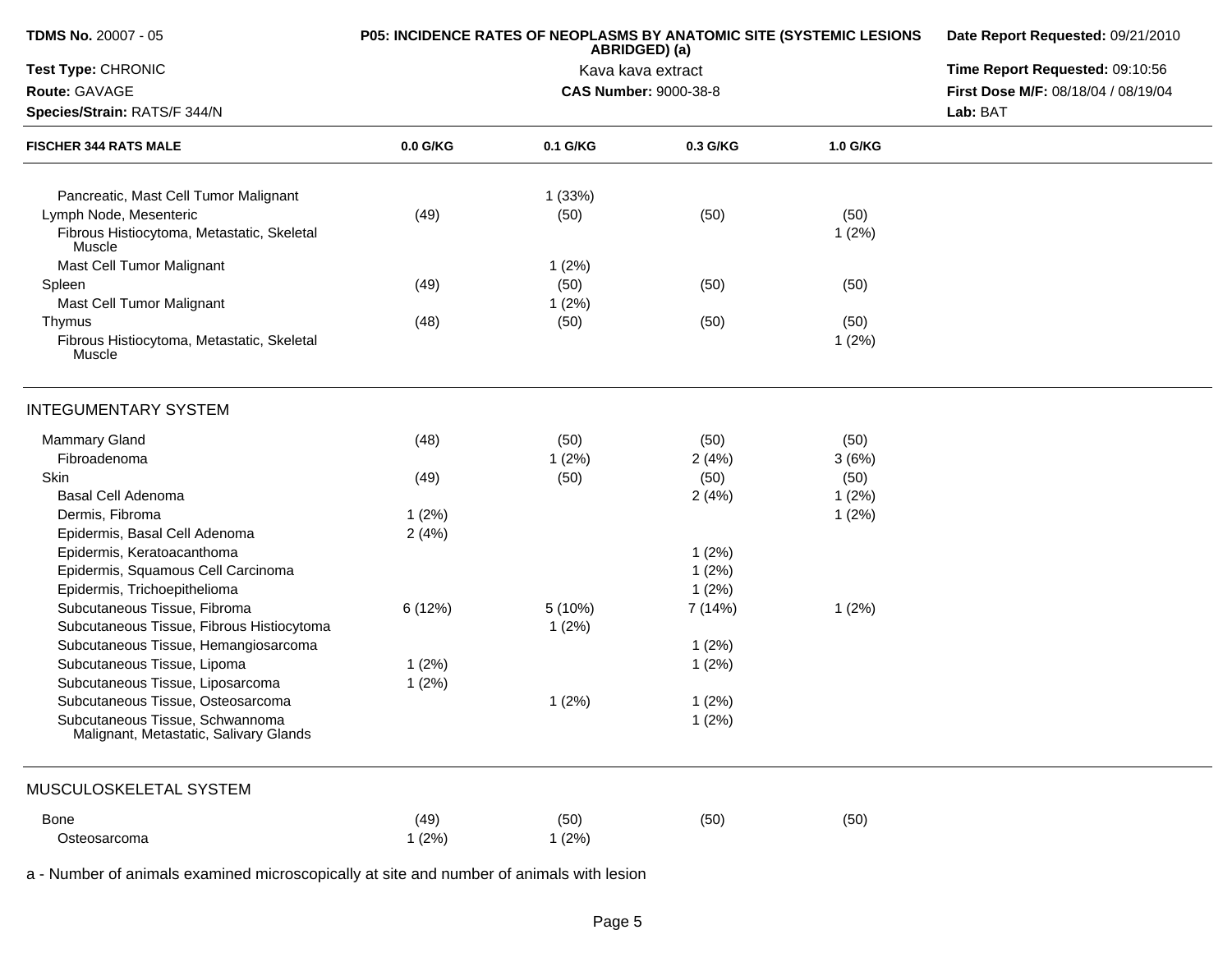| <b>TDMS No. 20007 - 05</b>                           | P05: INCIDENCE RATES OF NEOPLASMS BY ANATOMIC SITE (SYSTEMIC LESIONS | Date Report Requested: 09/21/2010  |                                 |          |                                     |
|------------------------------------------------------|----------------------------------------------------------------------|------------------------------------|---------------------------------|----------|-------------------------------------|
| Test Type: CHRONIC                                   |                                                                      | ABRIDGED) (a)<br>Kava kava extract | Time Report Requested: 09:10:56 |          |                                     |
| Route: GAVAGE                                        |                                                                      |                                    | <b>CAS Number: 9000-38-8</b>    |          | First Dose M/F: 08/18/04 / 08/19/04 |
| Species/Strain: RATS/F 344/N                         |                                                                      |                                    |                                 |          | Lab: BAT                            |
| <b>FISCHER 344 RATS MALE</b>                         | $0.0$ G/KG                                                           | 0.1 G/KG                           | 0.3 G/KG                        | 1.0 G/KG |                                     |
| <b>Skeletal Muscle</b>                               | (1)                                                                  | (0)                                | (1)                             | (1)      |                                     |
| Fibrous Histiocytoma<br>Rhabdomyosarcoma             | 1 (100%)                                                             |                                    | 1 (100%)                        | 1 (100%) |                                     |
| NERVOUS SYSTEM                                       |                                                                      |                                    |                                 |          |                                     |
| <b>Brain</b>                                         | (49)                                                                 | (50)                               | (50)                            | (50)     |                                     |
| Meningioma Malignant                                 |                                                                      | 1(2%)                              |                                 |          |                                     |
| Spinal Cord                                          | (2)                                                                  | (0)                                | (0)                             | (0)      |                                     |
| Glioma Malignant                                     | 1(50%)                                                               |                                    |                                 |          |                                     |
| <b>RESPIRATORY SYSTEM</b>                            |                                                                      |                                    |                                 |          |                                     |
| Lung                                                 | (49)                                                                 | (50)                               | (50)                            | (50)     |                                     |
| Alveolar/Bronchiolar Adenoma                         | 1(2%)                                                                |                                    | 2(4%)                           | 4(8%)    |                                     |
| Alveolar/Bronchiolar Adenoma, Multiple               | 1(2%)                                                                |                                    |                                 |          |                                     |
| Alveolar/Bronchiolar Carcinoma                       | 1(2%)                                                                | 1(2%)                              |                                 |          |                                     |
| Carcinoma, Metastatic, Salivary Glands               |                                                                      | 1(2%)                              |                                 |          |                                     |
| Carcinoma, Metastatic, Thyroid Gland                 |                                                                      |                                    | 1(2%)                           |          |                                     |
| Fibrous Histiocytoma, Metastatic, Skeletal<br>Muscle | 1(2%)                                                                |                                    |                                 | 1(2%)    |                                     |
| Fibrous Histiocytoma, Metastatic, Skin               |                                                                      | 1(2%)                              |                                 |          |                                     |
| Neural Crest Tumor, Metastatic, Ear                  |                                                                      | 1(2%)                              | 1(2%)                           |          |                                     |
| Osteosarcoma, Metastatic, Skin                       |                                                                      | 1(2%)                              | 1(2%)                           |          |                                     |
| Schwannoma Malignant, Metastatic, Salivary<br>Glands |                                                                      |                                    | 1(2%)                           |          |                                     |
| Squamous Cell Carcinoma, Metastatic, Skin            |                                                                      |                                    | 1(2%)                           |          |                                     |
| Mediastinum, Osteosarcoma, Metastatic, Bone          | 1(2%)                                                                |                                    |                                 |          |                                     |
| Nose                                                 | (49)                                                                 | (50)                               | (50)                            | (50)     |                                     |
| SPECIAL SENSES SYSTEM                                |                                                                      |                                    |                                 |          |                                     |
| Ear                                                  | (0)                                                                  | (2)                                | (1)                             | (0)      |                                     |
| Neural Crest Tumor                                   |                                                                      | 2 (100%)                           | 1 (100%)                        |          |                                     |
| Eye                                                  | (49)                                                                 | (50)                               | (50)                            | (50)     |                                     |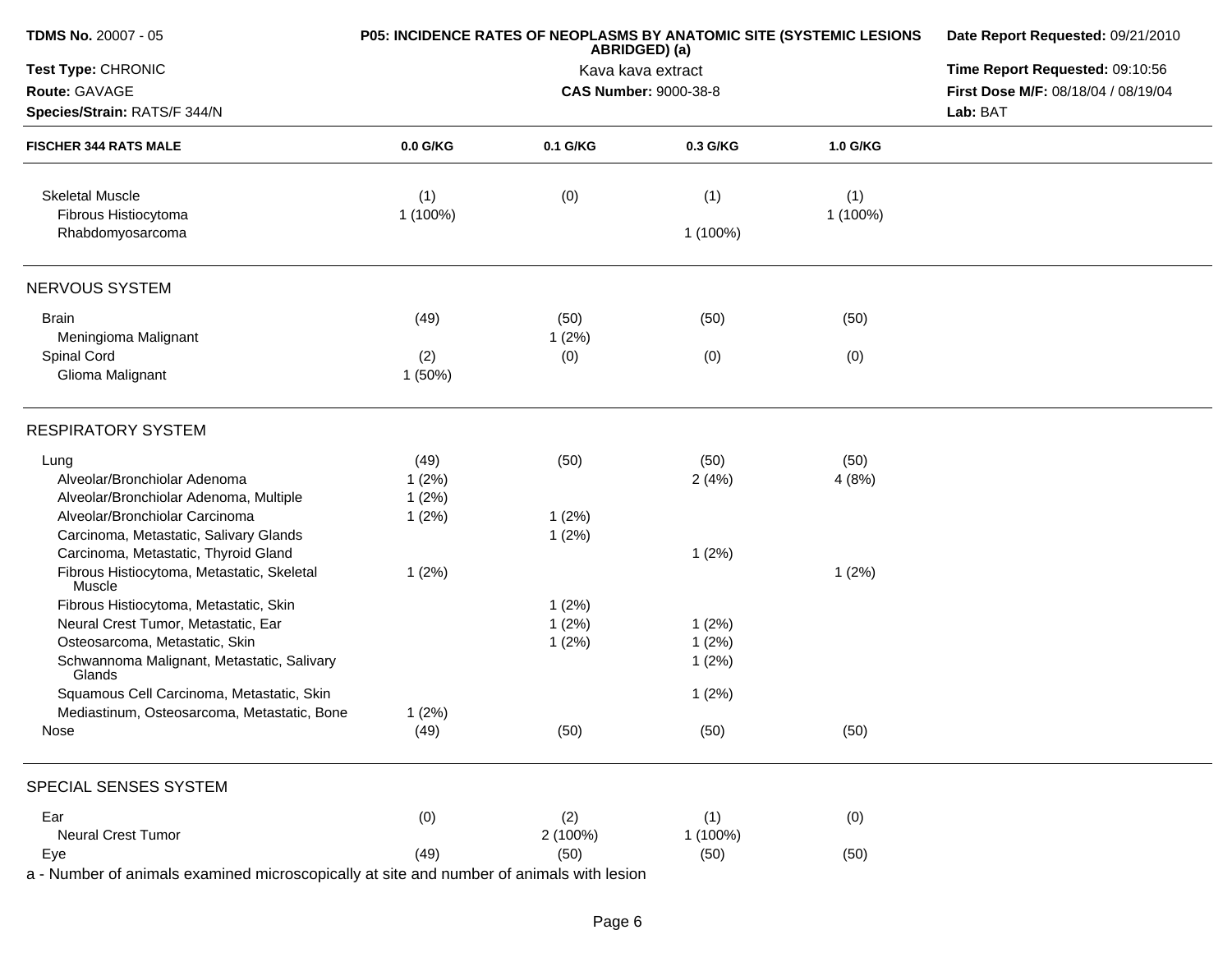| <b>TDMS No. 20007 - 05</b>                                   | P05: INCIDENCE RATES OF NEOPLASMS BY ANATOMIC SITE (SYSTEMIC LESIONS | Date Report Requested: 09/21/2010 |                              |                              |                                     |  |  |
|--------------------------------------------------------------|----------------------------------------------------------------------|-----------------------------------|------------------------------|------------------------------|-------------------------------------|--|--|
| <b>Test Type: CHRONIC</b>                                    |                                                                      | Kava kava extract                 |                              |                              |                                     |  |  |
| Route: GAVAGE                                                |                                                                      |                                   | <b>CAS Number: 9000-38-8</b> |                              | First Dose M/F: 08/18/04 / 08/19/04 |  |  |
| Species/Strain: RATS/F 344/N                                 |                                                                      |                                   |                              |                              | Lab: BAT                            |  |  |
| <b>FISCHER 344 RATS MALE</b>                                 | 0.0 G/KG                                                             | 0.1 G/KG                          | 0.3 G/KG                     | 1.0 G/KG                     |                                     |  |  |
| <b>Harderian Gland</b><br>Carcinoma, Metastatic, Oral Mucosa | (49)                                                                 | (50)                              | (50)                         | (50)<br>1(2%)                |                                     |  |  |
| Zymbal's Gland<br>Carcinoma                                  | (0)                                                                  | (0)                               | (1)<br>1 (100%)              | (0)                          |                                     |  |  |
| <b>URINARY SYSTEM</b>                                        |                                                                      |                                   |                              |                              |                                     |  |  |
| Kidney<br>Nephroblastoma                                     | (49)                                                                 | (50)<br>1(2%)                     | (50)                         | (50)                         |                                     |  |  |
| Ureter<br>Polyp                                              | (1)                                                                  | (1)<br>1 (100%)                   | (0)                          | (0)                          |                                     |  |  |
| Urethra<br><b>Urinary Bladder</b>                            | (1)<br>(49)                                                          | (0)<br>(50)                       | (0)<br>(50)                  | (0)<br>(50)                  |                                     |  |  |
| <b>SYSTEMIC LESIONS</b>                                      |                                                                      |                                   |                              |                              |                                     |  |  |
| Multiple Organ<br>Leukemia Mononuclear<br>Lymphoma Malignant | $*(49)$<br>7 (14%)<br>1(2%)                                          | $*(50)$<br>8(16%)                 | $*(50)$<br>7 (14%)<br>1(2%)  | $*(50)$<br>11 (22%)<br>1(2%) |                                     |  |  |
| Mesothelioma Malignant                                       | 3(6%)                                                                | 4(8%)                             | 1(2%)                        | 3(6%)                        |                                     |  |  |

\* Number of animals with any tissue examined microscopically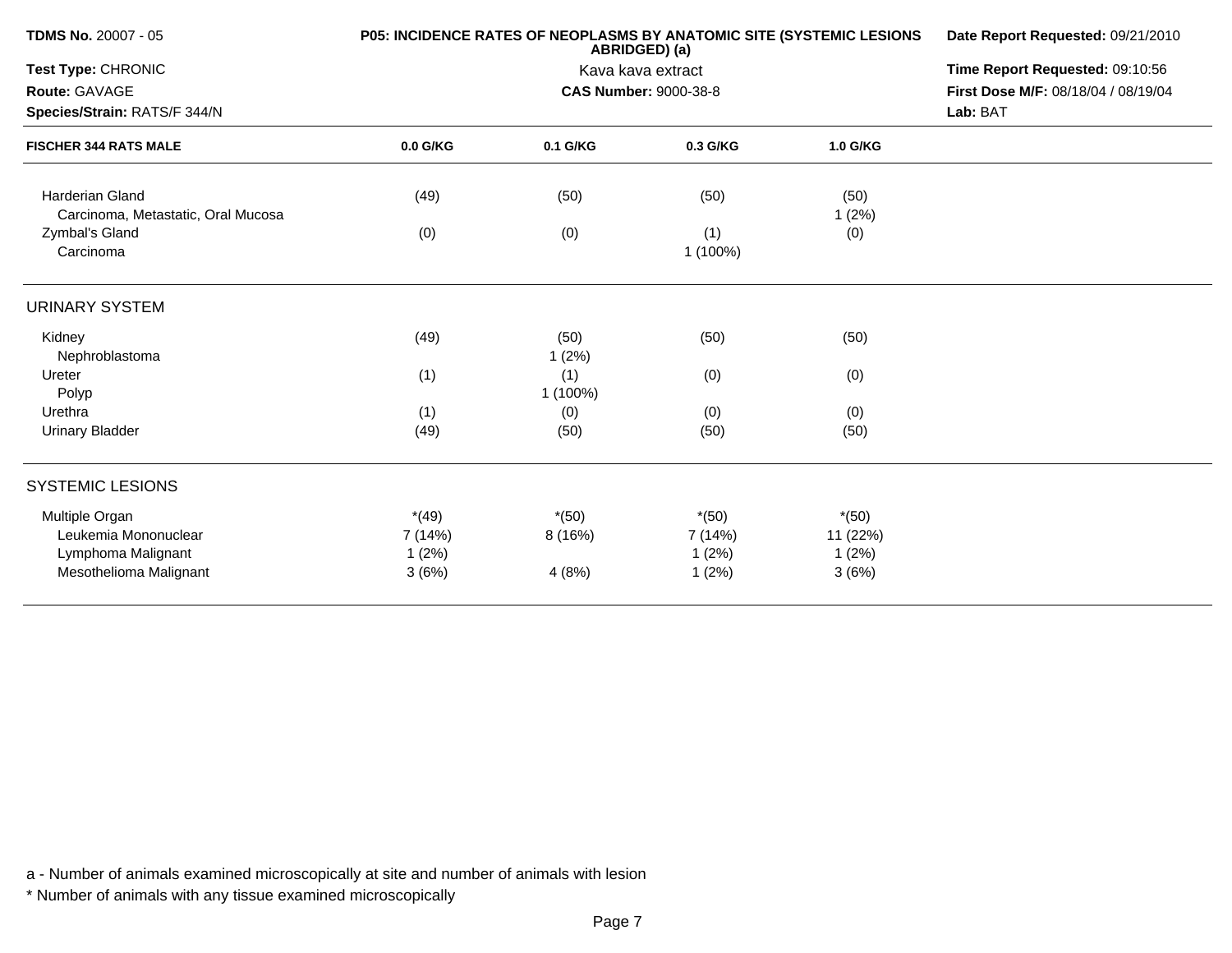| <b>TDMS No. 20007 - 05</b>                                                     |            | <b>P05: INCIDENCE RATES OF NEOPLASMS BY ANATOMIC SITE (SYSTEMIC LESIONS</b><br>ABRIDGED) (a) | Date Report Requested: 09/21/2010 |                |                                     |
|--------------------------------------------------------------------------------|------------|----------------------------------------------------------------------------------------------|-----------------------------------|----------------|-------------------------------------|
| Test Type: CHRONIC                                                             |            | Kava kava extract                                                                            | Time Report Requested: 09:10:56   |                |                                     |
| Route: GAVAGE                                                                  |            |                                                                                              | <b>CAS Number: 9000-38-8</b>      |                | First Dose M/F: 08/18/04 / 08/19/04 |
| Species/Strain: RATS/F 344/N                                                   |            |                                                                                              |                                   | Lab: BAT       |                                     |
| <b>FISCHER 344 RATS MALE</b>                                                   | $0.0$ G/KG | 0.1 G/KG                                                                                     | 0.3 G/KG                          | 1.0 G/KG       |                                     |
| <b>Tumor Summary for Males</b>                                                 |            |                                                                                              |                                   |                |                                     |
| <b>Total Animals with Primary Neoplasms (b)</b>                                | 49         | 49                                                                                           | 50                                | 48             |                                     |
| <b>Total Primary Neoplasms</b>                                                 | 110        | 125                                                                                          | 118                               | 91             |                                     |
| <b>Total Animals with Benign Neoplasms</b>                                     | 49         | 48                                                                                           | 50                                | 47             |                                     |
| <b>Total Benign Neoplasms</b>                                                  | 92         | 94                                                                                           | 96                                | 73             |                                     |
| <b>Total Animals with Malignant Neoplasms</b>                                  | 17         | 23                                                                                           | 20                                | 17             |                                     |
| <b>Total Malignant Neoplasms</b>                                               | 18         | 29                                                                                           | 21                                | 18             |                                     |
| <b>Total Animals with Metastatic Neoplasms</b>                                 | 2          | 4                                                                                            | 6                                 | $\mathbf{2}$   |                                     |
| <b>Total Metastatic Neoplasms</b>                                              | 4          | 7                                                                                            | $\overline{7}$                    | $\overline{7}$ |                                     |
| <b>Total Animals with Malignant Neoplasms</b><br><b>Uncertain Primary Site</b> |            |                                                                                              |                                   |                |                                     |
| <b>Total Animals with Neoplasms Uncertain-</b><br><b>Benign or Malignant</b>   |            | $\mathbf{2}$                                                                                 | 1                                 |                |                                     |
| <b>Total Uncertain Neoplasms</b>                                               |            | 2                                                                                            |                                   |                |                                     |

\*\*\* END OF MALE \*\*\*

a - Number of animals examined microscopically at site and number of animals with lesion

b - Primary tumors: all tumors except metastatic tumors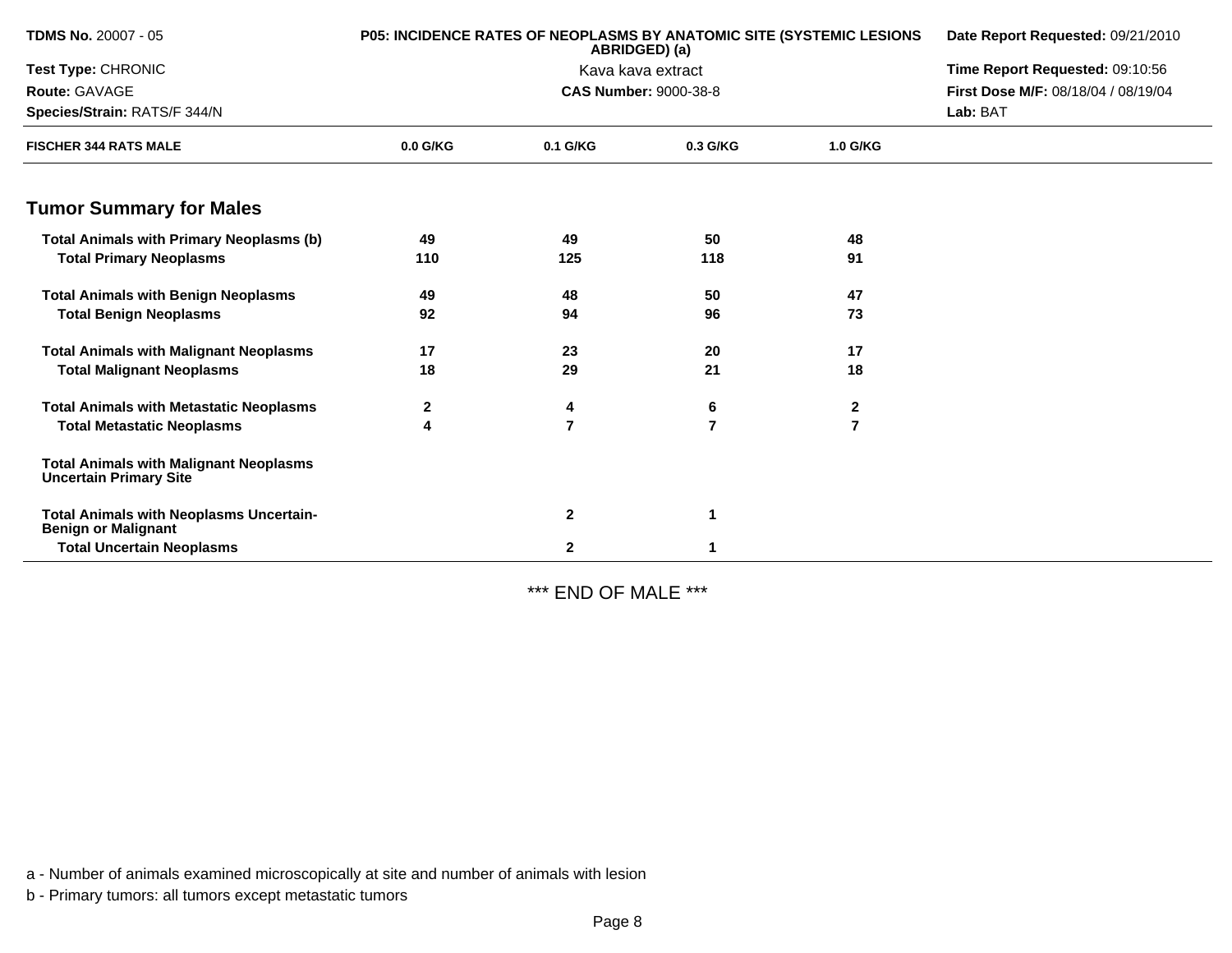| TDMS No. 20007 - 05                                        | P05: INCIDENCE RATES OF NEOPLASMS BY ANATOMIC SITE (SYSTEMIC LESIONS | Date Report Requested: 09/21/2010<br>Time Report Requested: 09:10:56 |              |              |                                     |
|------------------------------------------------------------|----------------------------------------------------------------------|----------------------------------------------------------------------|--------------|--------------|-------------------------------------|
| Test Type: CHRONIC                                         |                                                                      |                                                                      |              |              |                                     |
| Route: GAVAGE                                              |                                                                      | <b>CAS Number: 9000-38-8</b>                                         |              |              | First Dose M/F: 08/18/04 / 08/19/04 |
| Species/Strain: RATS/F 344/N                               |                                                                      |                                                                      |              |              | Lab: BAT                            |
| <b>FISCHER 344 RATS FEMALE</b>                             | $0.0$ G/KG                                                           | 0.1 G/KG                                                             | 0.3 G/KG     | 1.0 G/KG     |                                     |
| <b>Disposition Summary</b>                                 |                                                                      |                                                                      |              |              |                                     |
| <b>Animals Initially In Study</b>                          | 50                                                                   | 50                                                                   | 50           | 50           |                                     |
| <b>Early Deaths</b>                                        |                                                                      |                                                                      |              |              |                                     |
| <b>Dosing Accident</b>                                     | $\mathbf{1}$                                                         | $\mathbf{1}$                                                         | $\mathbf{2}$ | $\mathbf{2}$ |                                     |
| <b>Moribund Sacrifice</b>                                  | 12                                                                   | 12                                                                   | 13           | 6            |                                     |
| <b>Natural Death</b>                                       | 3                                                                    | $\overline{2}$                                                       | 11           | 8            |                                     |
| <b>Survivors</b>                                           |                                                                      |                                                                      |              |              |                                     |
| <b>Natural Death</b>                                       |                                                                      | $\mathbf{1}$                                                         |              |              |                                     |
| <b>Terminal Sacrifice</b>                                  | 34                                                                   | 34                                                                   | 24           | 34           |                                     |
| <b>Animals Examined Microscopically</b>                    | 50                                                                   | 50                                                                   | 50           | 50           |                                     |
| <b>ALIMENTARY SYSTEM</b>                                   |                                                                      |                                                                      |              |              |                                     |
| Esophagus                                                  | (50)                                                                 | (50)                                                                 | (50)         | (50)         |                                     |
| Periesophageal Tissue, Lipoma                              |                                                                      |                                                                      | 1(2%)        |              |                                     |
| Intestine Large, Cecum                                     | (50)                                                                 | (50)                                                                 | (50)         | (50)         |                                     |
| Intestine Large, Colon                                     | (50)                                                                 | (50)                                                                 | (50)         | (50)         |                                     |
| Liver                                                      | (50)                                                                 | (50)                                                                 | (50)         | (50)         |                                     |
| Pheochromocytoma Malignant, Metastatic,<br>Adrenal Medulla |                                                                      | 1(2%)                                                                |              |              |                                     |
| Mesentery                                                  | (10)                                                                 | (9)                                                                  | (7)          | (9)          |                                     |
| Oral Mucosa                                                | (0)                                                                  | (1)                                                                  | (2)          | (0)          |                                     |
| Squamous Cell Papilloma                                    |                                                                      | 1 (100%)                                                             | 1(50%)       |              |                                     |
| Pancreas                                                   | (50)                                                                 | (50)                                                                 | (50)         | (50)         |                                     |
| Adenoma, Mixed Cell                                        |                                                                      |                                                                      | 1(2%)        |              |                                     |
| Acinus, Adenoma                                            |                                                                      |                                                                      | 1(2%)        |              |                                     |
| <b>Salivary Glands</b>                                     | (50)                                                                 | (50)                                                                 | (50)         | (50)         |                                     |
| Stomach, Forestomach                                       | (50)                                                                 | (50)                                                                 | (50)         | (50)         |                                     |
| Sarcoma, Metastatic, Stomach, Glandular                    | 1(2%)                                                                |                                                                      |              |              |                                     |
| Stomach, Glandular                                         | (50)                                                                 | (50)                                                                 | (50)         | (50)         |                                     |
| Sarcoma                                                    | 1(2%)                                                                |                                                                      |              |              |                                     |
| Tooth                                                      | (5)                                                                  | (3)                                                                  | (4)          | (2)          |                                     |

## CARDIOVASCULAR SYSTEM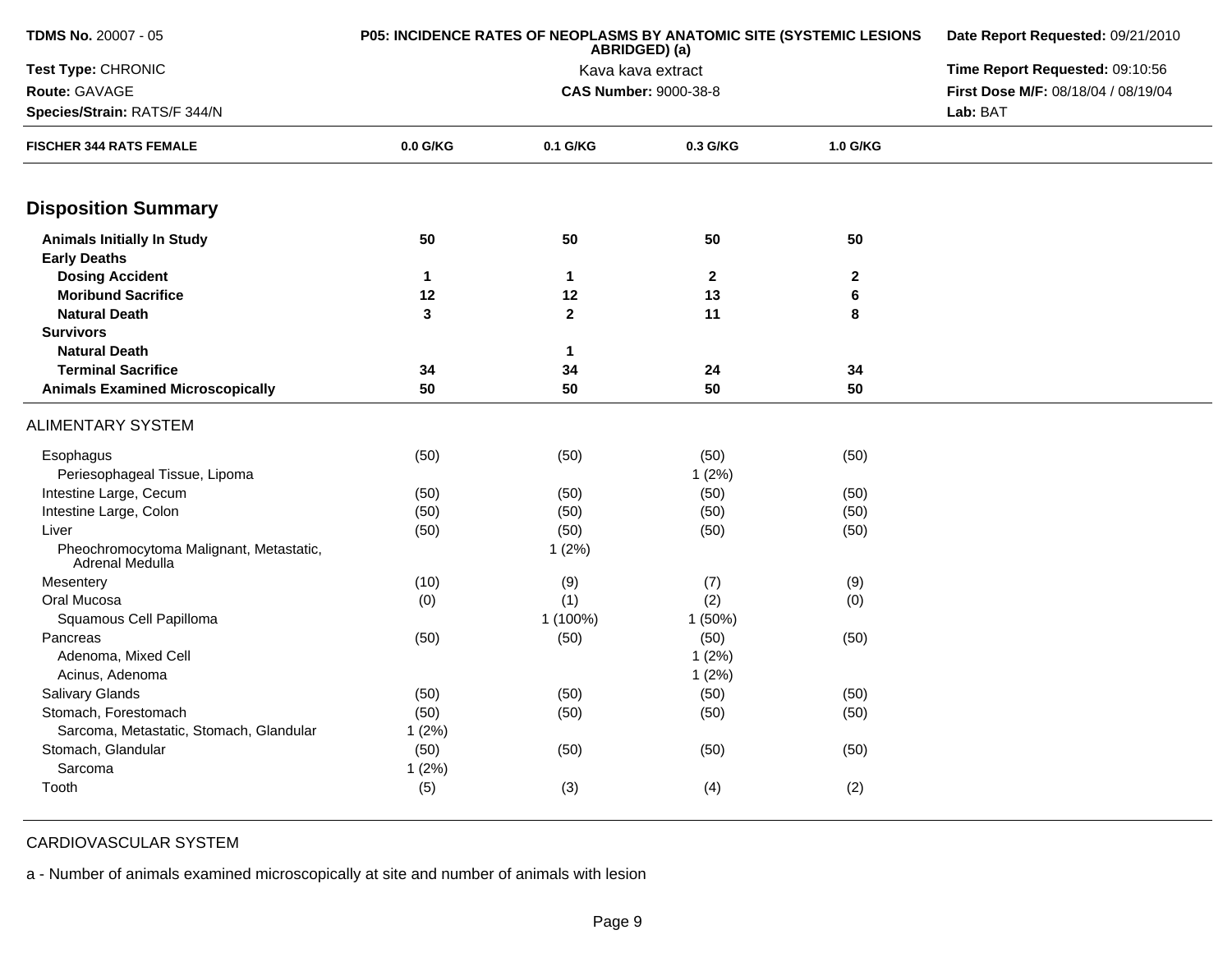| <b>TDMS No. 20007 - 05</b>             | P05: INCIDENCE RATES OF NEOPLASMS BY ANATOMIC SITE (SYSTEMIC LESIONS | Date Report Requested: 09/21/2010 |                                 |          |                                     |
|----------------------------------------|----------------------------------------------------------------------|-----------------------------------|---------------------------------|----------|-------------------------------------|
| Test Type: CHRONIC                     |                                                                      | Kava kava extract                 | Time Report Requested: 09:10:56 |          |                                     |
| Route: GAVAGE                          |                                                                      |                                   | <b>CAS Number: 9000-38-8</b>    |          | First Dose M/F: 08/18/04 / 08/19/04 |
| Species/Strain: RATS/F 344/N           |                                                                      |                                   |                                 |          | Lab: BAT                            |
| <b>FISCHER 344 RATS FEMALE</b>         | 0.0 G/KG                                                             | 0.1 G/KG                          | 0.3 G/KG                        | 1.0 G/KG |                                     |
| <b>Blood Vessel</b>                    | (50)                                                                 | (50)                              | (50)                            | (50)     |                                     |
| Heart                                  | (50)                                                                 | (50)                              | (50)                            | (50)     |                                     |
| Fibrosarcoma, Metastatic, Lung         | 1(2%)                                                                |                                   |                                 |          |                                     |
| Schwannoma Malignant, Metastatic, Lung |                                                                      |                                   |                                 | 1(2%)    |                                     |
| <b>ENDOCRINE SYSTEM</b>                |                                                                      |                                   |                                 |          |                                     |
| <b>Adrenal Cortex</b>                  | (50)                                                                 | (50)                              | (50)                            | (50)     |                                     |
| Adenoma                                |                                                                      | 1(2%)                             |                                 |          |                                     |
| Carcinoma                              |                                                                      | 1(2%)                             |                                 |          |                                     |
| Adrenal Medulla                        | (50)                                                                 | (50)                              | (50)                            | (50)     |                                     |
| Pheochromocytoma Benign                | 3(6%)                                                                | 1(2%)                             | 1(2%)                           | 1(2%)    |                                     |
| Pheochromocytoma Malignant             |                                                                      | 1(2%)                             |                                 |          |                                     |
| Islets, Pancreatic                     | (50)                                                                 | (50)                              | (50)                            | (50)     |                                     |
| Adenoma                                | 1(2%)                                                                | 1(2%)                             |                                 |          |                                     |
| Parathyroid Gland                      | (44)                                                                 | (47)                              | (44)                            | (47)     |                                     |
| Adenoma                                |                                                                      |                                   |                                 | 1(2%)    |                                     |
| <b>Pituitary Gland</b>                 | (50)                                                                 | (50)                              | (50)                            | (50)     |                                     |
| Pars Distalis, Adenoma                 | 29 (58%)                                                             | 20 (40%)                          | 24 (48%)                        | 8 (16%)  |                                     |
| Pars Distalis, Carcinoma               | 1(2%)                                                                |                                   |                                 |          |                                     |
| <b>Thyroid Gland</b>                   | (50)                                                                 | (50)                              | (50)                            | (50)     |                                     |
| Bilateral, C-cell, Adenoma             |                                                                      |                                   |                                 | 1(2%)    |                                     |
| C-cell, Adenoma                        | 5(10%)                                                               | 6 (12%)                           | 5 (10%)                         | 4(8%)    |                                     |
| Follicular Cell, Adenoma               | 1(2%)                                                                |                                   | 1(2%)                           | 1(2%)    |                                     |
| <b>GENERAL BODY SYSTEM</b>             |                                                                      |                                   |                                 |          |                                     |
| None                                   |                                                                      |                                   |                                 |          |                                     |
| <b>GENITAL SYSTEM</b>                  |                                                                      |                                   |                                 |          |                                     |
| <b>Clitoral Gland</b>                  | (50)                                                                 | (49)                              | (50)                            | (49)     |                                     |
| Adenoma                                | 2(4%)                                                                | 7 (14%)                           | 3(6%)                           | 1(2%)    |                                     |
| Carcinoma                              | 1(2%)                                                                | 1(2%)                             |                                 |          |                                     |
|                                        |                                                                      |                                   |                                 |          |                                     |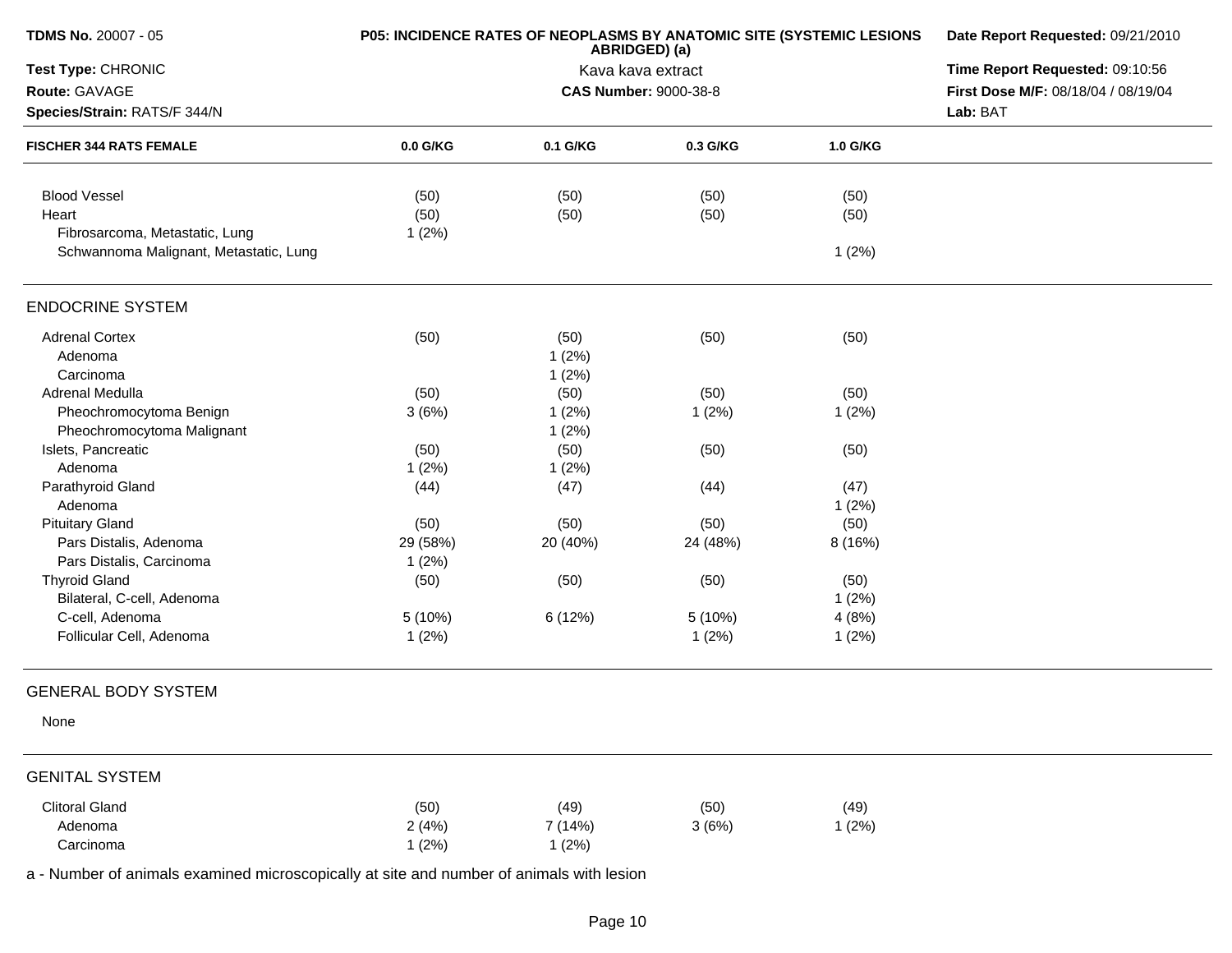| <b>TDMS No. 20007 - 05</b>                                                               | P05: INCIDENCE RATES OF NEOPLASMS BY ANATOMIC SITE (SYSTEMIC LESIONS | Date Report Requested: 09/21/2010 |                              |          |                                     |
|------------------------------------------------------------------------------------------|----------------------------------------------------------------------|-----------------------------------|------------------------------|----------|-------------------------------------|
| Test Type: CHRONIC                                                                       |                                                                      | Time Report Requested: 09:10:56   |                              |          |                                     |
| Route: GAVAGE                                                                            |                                                                      |                                   | <b>CAS Number: 9000-38-8</b> |          | First Dose M/F: 08/18/04 / 08/19/04 |
| Species/Strain: RATS/F 344/N                                                             |                                                                      |                                   |                              |          | Lab: BAT                            |
| <b>FISCHER 344 RATS FEMALE</b>                                                           | 0.0 G/KG                                                             | 0.1 G/KG                          | 0.3 G/KG                     | 1.0 G/KG |                                     |
| Carcinoma, Multiple                                                                      | 1(2%)                                                                |                                   |                              |          |                                     |
| Ovary                                                                                    | (50)                                                                 | (50)                              | (50)                         | (50)     |                                     |
| Carcinoma, Metastatic, Lung                                                              |                                                                      |                                   |                              | 1(2%)    |                                     |
| Cystadenoma                                                                              | 1(2%)                                                                |                                   |                              |          |                                     |
| Granulosa Cell Tumor Benign                                                              |                                                                      |                                   | 1(2%)                        |          |                                     |
| Uterus                                                                                   | (50)                                                                 | (50)                              | (50)                         | (50)     |                                     |
| Carcinosarcoma                                                                           |                                                                      |                                   | 1(2%)                        |          |                                     |
| Polyp Stromal                                                                            | 6(12%)                                                               | 9(18%)                            | 8 (16%)                      | 8(16%)   |                                     |
| Sarcoma Stromal                                                                          | 1(2%)                                                                |                                   | 1(2%)                        |          |                                     |
| <b>Bilateral, Polyp Stromal</b>                                                          | 1(2%)                                                                |                                   |                              |          |                                     |
| Endometrium, Adenoma                                                                     |                                                                      |                                   |                              | 1(2%)    |                                     |
| <b>HEMATOPOIETIC SYSTEM</b>                                                              |                                                                      |                                   |                              |          |                                     |
| <b>Bone Marrow</b>                                                                       | (50)                                                                 | (50)                              | (50)                         | (50)     |                                     |
| Lymph Node                                                                               | (1)                                                                  | (3)                               | (3)                          | (2)      |                                     |
| Mediastinal, Carcinoma, Metastatic, Lung                                                 |                                                                      |                                   |                              | 1(50%)   |                                     |
| Lymph Node, Mesenteric                                                                   | (50)                                                                 | (50)                              | (50)                         | (50)     |                                     |
| Spleen                                                                                   | (50)                                                                 | (50)                              | (50)                         | (50)     |                                     |
| Carcinoma, Metastatic, Lung                                                              |                                                                      |                                   |                              | 1(2%)    |                                     |
| Thymus                                                                                   | (50)                                                                 | (50)                              | (49)                         | (48)     |                                     |
| Schwannoma Malignant, Metastatic, Lung                                                   |                                                                      |                                   |                              | 1(2%)    |                                     |
| Thymoma Benign                                                                           |                                                                      | 1(2%)                             |                              |          |                                     |
| <b>INTEGUMENTARY SYSTEM</b>                                                              |                                                                      |                                   |                              |          |                                     |
| <b>Mammary Gland</b>                                                                     | (50)                                                                 | (50)                              | (50)                         | (50)     |                                     |
| Adenoma                                                                                  | 2(4%)                                                                | 1(2%)                             |                              |          |                                     |
| Carcinoma                                                                                | 1(2%)                                                                | 3(6%)                             | 1(2%)                        |          |                                     |
| Fibroadenoma                                                                             | 14 (28%)                                                             | 17 (34%)                          | 13 (26%)                     | 4(8%)    |                                     |
| Fibroadenoma, Multiple                                                                   | 10 (20%)                                                             | 7 (14%)                           | 2(4%)                        |          |                                     |
| Skin                                                                                     | (50)                                                                 | (50)                              | (50)                         | (50)     |                                     |
| Subcutaneous Tissue, Fibroma                                                             | 1(2%)                                                                |                                   | 1(2%)                        |          |                                     |
| Subcutaneous Tissue, Lipoma                                                              |                                                                      |                                   | 1(2%)                        |          |                                     |
| Subcutaneous Tissue, Osteosarcoma                                                        |                                                                      |                                   | 1(2%)                        |          |                                     |
| a - Number of animals examined microscopically at site and number of animals with lesion |                                                                      |                                   |                              |          |                                     |

Page 11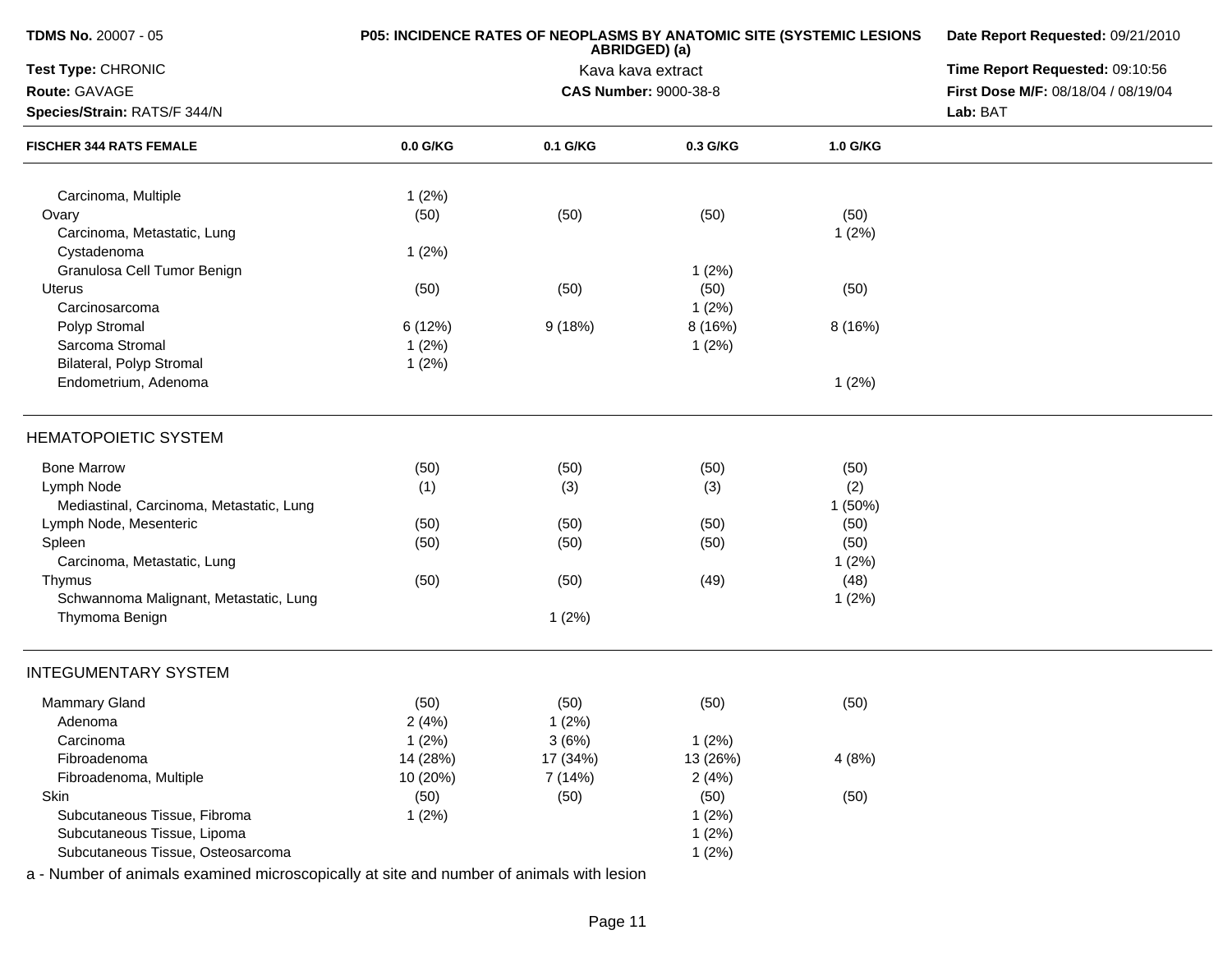| <b>TDMS No. 20007 - 05</b>                                               | P05: INCIDENCE RATES OF NEOPLASMS BY ANATOMIC SITE (SYSTEMIC LESIONS | Date Report Requested: 09/21/2010<br>Time Report Requested: 09:10:56 |                                 |               |                                     |
|--------------------------------------------------------------------------|----------------------------------------------------------------------|----------------------------------------------------------------------|---------------------------------|---------------|-------------------------------------|
| Test Type: CHRONIC                                                       |                                                                      |                                                                      |                                 |               |                                     |
| Route: GAVAGE                                                            |                                                                      |                                                                      | <b>CAS Number: 9000-38-8</b>    |               | First Dose M/F: 08/18/04 / 08/19/04 |
| Species/Strain: RATS/F 344/N                                             |                                                                      |                                                                      |                                 |               | Lab: BAT                            |
| <b>FISCHER 344 RATS FEMALE</b>                                           | 0.0 G/KG                                                             | 0.1 G/KG                                                             | 0.3 G/KG                        | 1.0 G/KG      |                                     |
| MUSCULOSKELETAL SYSTEM                                                   |                                                                      |                                                                      |                                 |               |                                     |
| Bone<br>Osteoma<br>Osteosarcoma<br>Osteosarcoma, Metastatic, Skin        | (50)                                                                 | (50)                                                                 | (50)<br>1(2%)<br>1(2%)<br>1(2%) | (50)          |                                     |
| <b>Skeletal Muscle</b><br>Rhabdomyosarcoma                               | (1)                                                                  | (0)                                                                  | (1)<br>1 (100%)                 | (0)           |                                     |
| NERVOUS SYSTEM                                                           |                                                                      |                                                                      |                                 |               |                                     |
| <b>Brain</b><br>Granular Cell Tumor Benign                               | (50)                                                                 | (50)                                                                 | (50)                            | (50)<br>1(2%) |                                     |
| <b>Peripheral Nerve</b><br>Spinal Cord                                   | (0)<br>(0)                                                           | (0)<br>(0)                                                           | (1)<br>(1)                      | (0)<br>(0)    |                                     |
| <b>RESPIRATORY SYSTEM</b>                                                |                                                                      |                                                                      |                                 |               |                                     |
| Lung<br>Alveolar/Bronchiolar Adenoma                                     | (50)                                                                 | (50)                                                                 | (50)                            | (50)<br>1(2%) |                                     |
| Alveolar/Bronchiolar Adenoma, Multiple<br>Alveolar/Bronchiolar Carcinoma |                                                                      |                                                                      | 1(2%)                           | 1(2%)         |                                     |
| Carcinoma, Metastatic, Mammary Gland<br>Osteosarcoma, Metastatic, Skin   |                                                                      | 1(2%)                                                                | 1(2%)                           |               |                                     |
| Pheochromocytoma Malignant, Metastatic,<br>Adrenal Medulla               |                                                                      | 1(2%)                                                                |                                 |               |                                     |
| Mediastinum, Fibrosarcoma<br>Mediastinum, Schwannoma Malignant           | 1(2%)                                                                |                                                                      |                                 | 1(2%)         |                                     |
| Nose                                                                     | (50)                                                                 | (50)                                                                 | (50)                            | (50)          |                                     |
| Pleura                                                                   | (0)                                                                  | (0)                                                                  | (0)                             | (1)           |                                     |
| Trachea                                                                  | (50)                                                                 | (50)                                                                 | (50)                            | (50)          |                                     |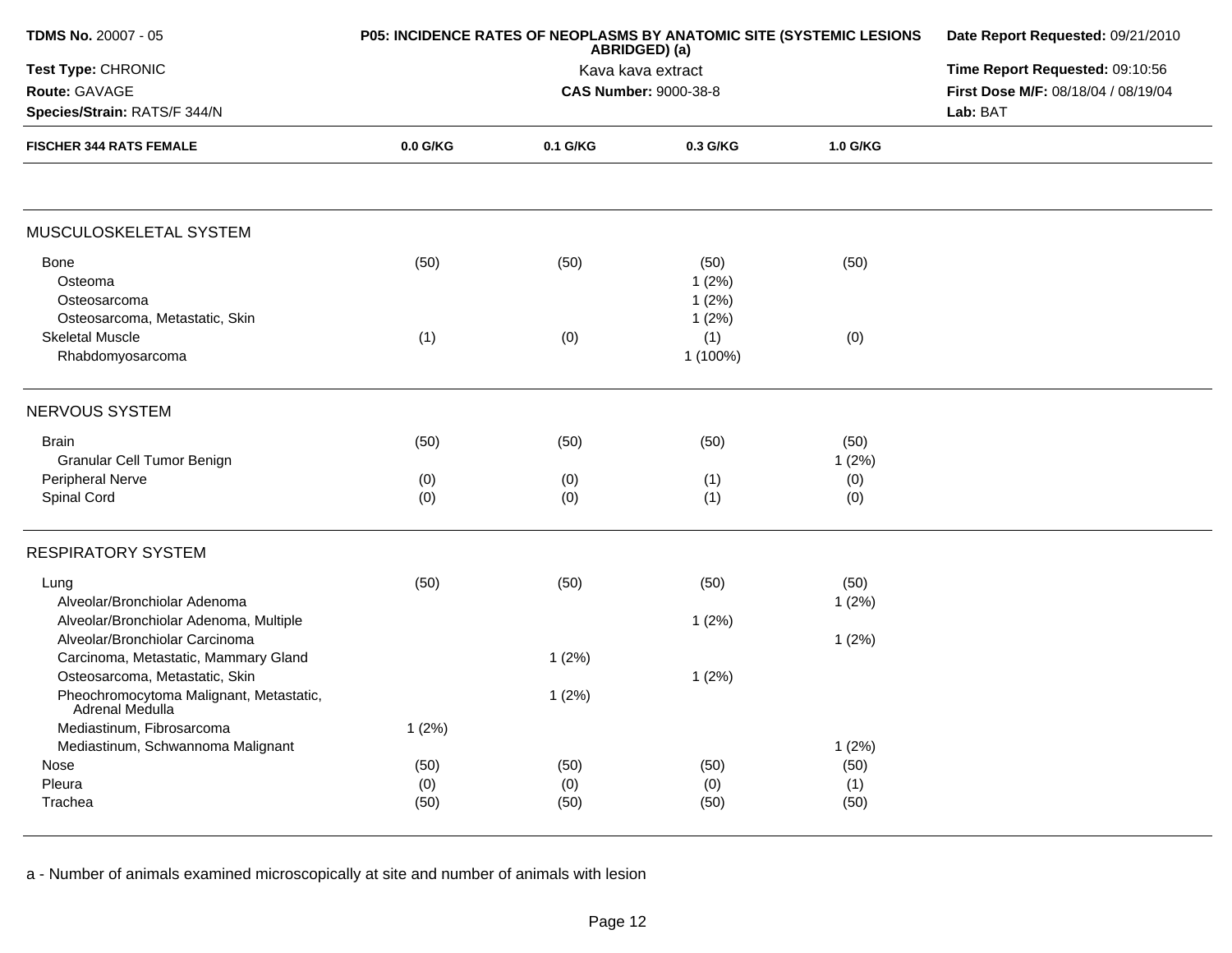| <b>TDMS No. 20007 - 05</b>                                                                            | <b>P05: INCIDENCE RATES OF NEOPLASMS BY ANATOMIC SITE (SYSTEMIC LESIONS</b> | Date Report Requested: 09/21/2010<br>Time Report Requested: 09:10:56<br>First Dose M/F: 08/18/04 / 08/19/04<br>Lab: BAT |                    |                                            |  |
|-------------------------------------------------------------------------------------------------------|-----------------------------------------------------------------------------|-------------------------------------------------------------------------------------------------------------------------|--------------------|--------------------------------------------|--|
| Test Type: CHRONIC<br>Route: GAVAGE<br>Species/Strain: RATS/F 344/N<br><b>FISCHER 344 RATS FEMALE</b> |                                                                             |                                                                                                                         |                    |                                            |  |
|                                                                                                       | $0.0$ G/KG                                                                  | 0.1 G/KG                                                                                                                | 0.3 G/KG           | 1.0 G/KG                                   |  |
| SPECIAL SENSES SYSTEM                                                                                 |                                                                             |                                                                                                                         |                    |                                            |  |
| Ear<br><b>Neural Crest Tumor</b><br>Eye<br>Zymbal's Gland<br>Adenoma                                  | (1)<br>$1(100\%)$<br>(50)<br>(0)                                            | (0)<br>(50)<br>(0)                                                                                                      | (0)<br>(50)<br>(0) | (1)<br>1 (100%)<br>(50)<br>(1)<br>1 (100%) |  |
| <b>URINARY SYSTEM</b>                                                                                 |                                                                             |                                                                                                                         |                    |                                            |  |
| Kidney<br>Urinary Bladder                                                                             | (50)<br>(50)                                                                | (50)<br>(50)                                                                                                            | (50)<br>(50)       | (50)<br>(50)                               |  |
| <b>SYSTEMIC LESIONS</b>                                                                               |                                                                             |                                                                                                                         |                    |                                            |  |
| Multiple Organ<br>Adenolipoma<br>Leukemia Mononuclear<br>Lymphoma Malignant                           | $*(50)$<br>1(2%)<br>5(10%)<br>1(2%)                                         | $*(50)$<br>11 (22%)                                                                                                     | $*(50)$<br>6(12%)  | $*(50)$<br>9(18%)<br>1(2%)                 |  |
|                                                                                                       |                                                                             |                                                                                                                         |                    |                                            |  |

\* Number of animals with any tissue examined microscopically